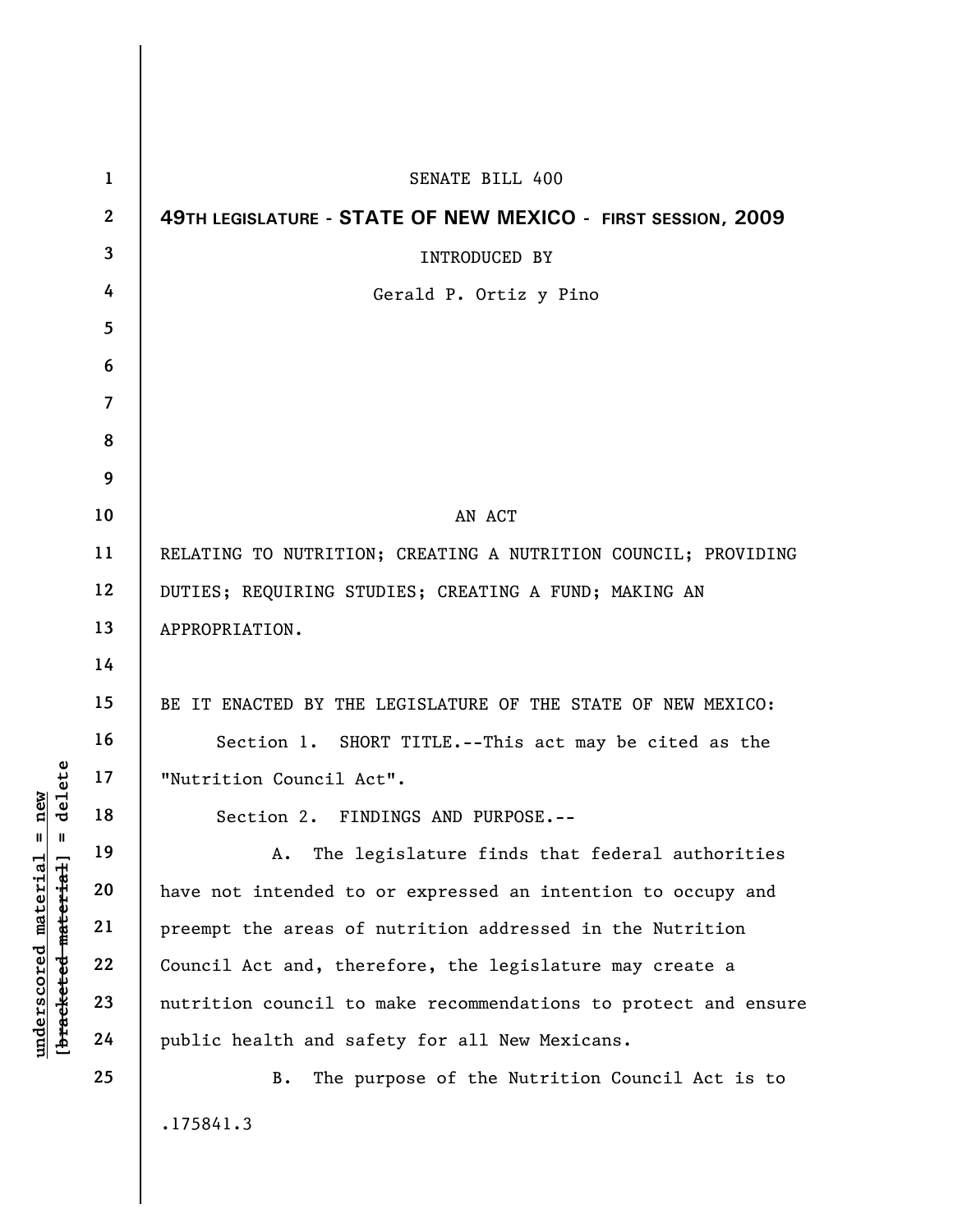**1**  improve the quality of food grown in, produced in or imported **2**  into New Mexico or exported from New Mexico and to educate New Mexico residents in good nutritional choices. **3 4**  Section 3. DEFINITIONS.--As used in the Nutrition Council **5**  Act: A. "council" means the nutrition council; and **6**  B. "director" means the director of the council. **7**  Section 4. NUTRITION COUNCIL--CREATED--MEMBERSHIP.-- **8 9**  A. The "nutrition council" is created, composed of **10**  the following members: **11**  (1) the assistant attorney general for **12**  consumer protection or the assistant attorney general's **13**  designee; **14**  (2) the secretary of public education or the **15**  secretary's designee; **16**  (3) the secretary of health or the secretary's  $b$ racketed material] = delete **[bracketed material] = delete 17**  designee; and **18**  (4) the following members appointed by the **19**  governor, who serve at the pleasure of the governor: **20**  (a) one pediatrician; **21**  (b) one internist or family **22**  practitioner; **23**  (c) one cardiologist; **24**  (d) one toxicologist; **25**  (e) one doctorate-level biochemist;.175841.3  $- 2 -$ 

**underscored material = new**

 $anderscored material = new$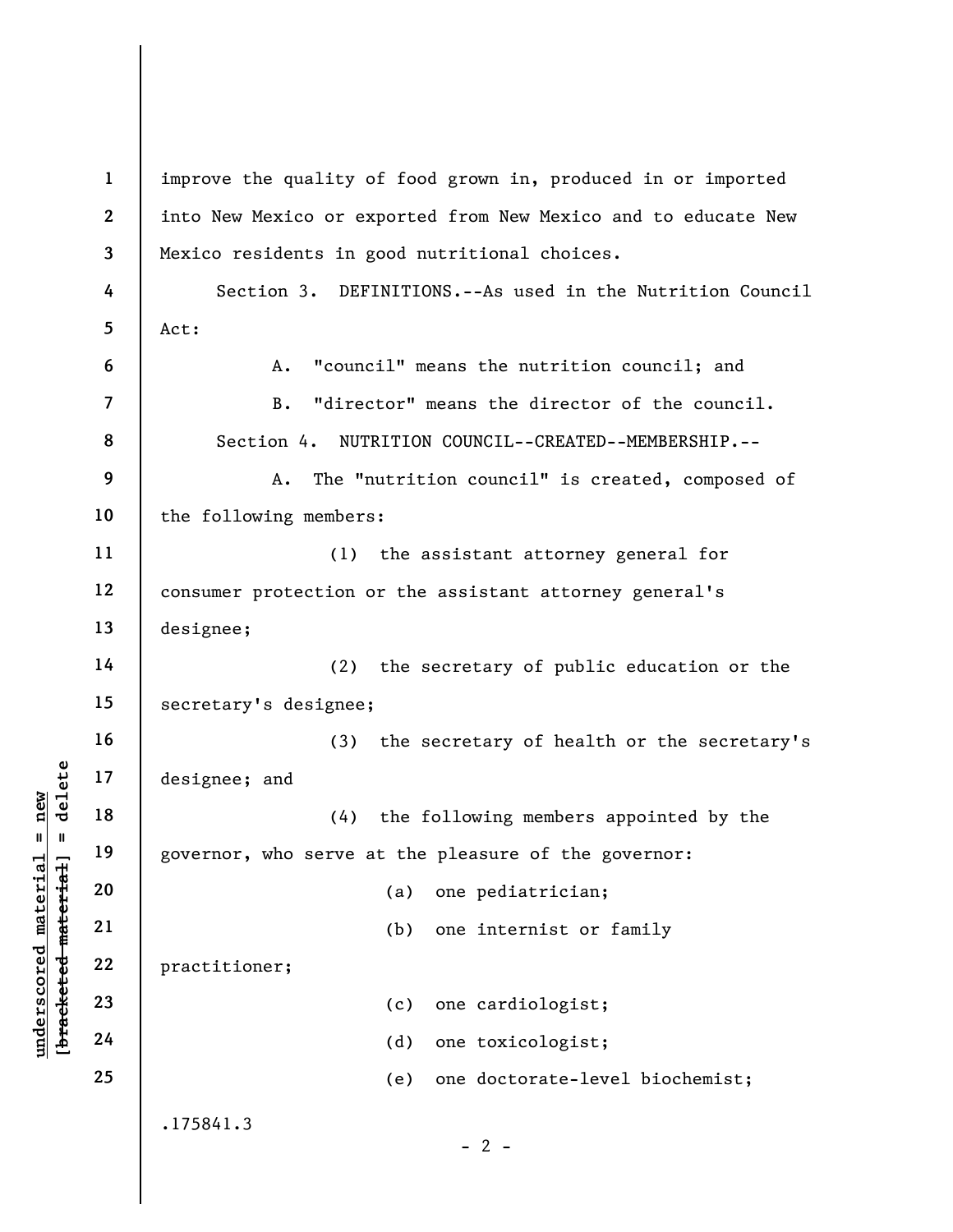| $\mathbf{1}$    | (f) one licensed nutritionist;                                 |
|-----------------|----------------------------------------------------------------|
| $\overline{2}$  | one farmer;<br>(g)                                             |
| 3               | (h)<br>one rancher;                                            |
| 4               | (i) one faculty member of the university                       |
| $5\phantom{.0}$ | of New Mexico school of medicine;                              |
| 6               | $(j)$ one dentist;                                             |
| $\overline{7}$  | (k) one representative of the                                  |
| 8               | cooperative extension service or the department of agriculture |
| 9               | at New Mexico state university; and                            |
| 10              | one public member who is appointed<br>(1)                      |
| 11              | on the basis of active involvement in the area of nutrition.   |
| 12              | Members of the council who are not paid by<br>В.               |
| 13              | taxpayer funds may receive per diem and mileage expenses       |
| 14              | pursuant to the Per Diem and Mileage Act, but shall receive no |
| 15              | other compensation, perquisite or allowance.                   |
| 16              | $\mathsf{C}$ .<br>The council shall annually elect a chair and |
| 17              | vice chair. The council shall meet at the call of the chair, a |
| 18              | majority of the members or the director. The director shall    |
| 19              | serve as staff to the council.                                 |
| 20              | The council is administratively attached to the<br>$D$ .       |
| 21              | department of health, and the department of health shall       |
| 22              | provide administrative support to the council.                 |
| 23              | Section 5. COUNCIL--DUTIES.--                                  |
| 24              | The council may:<br>A.                                         |
| 25              | study ways to improve the operations of<br>(1)                 |
|                 | .175841.3                                                      |
|                 | $-3-$                                                          |

[bracketed material] = delete **[bracketed material] = delete**  $underscored material = new$ **underscored material = new**

 $\vert$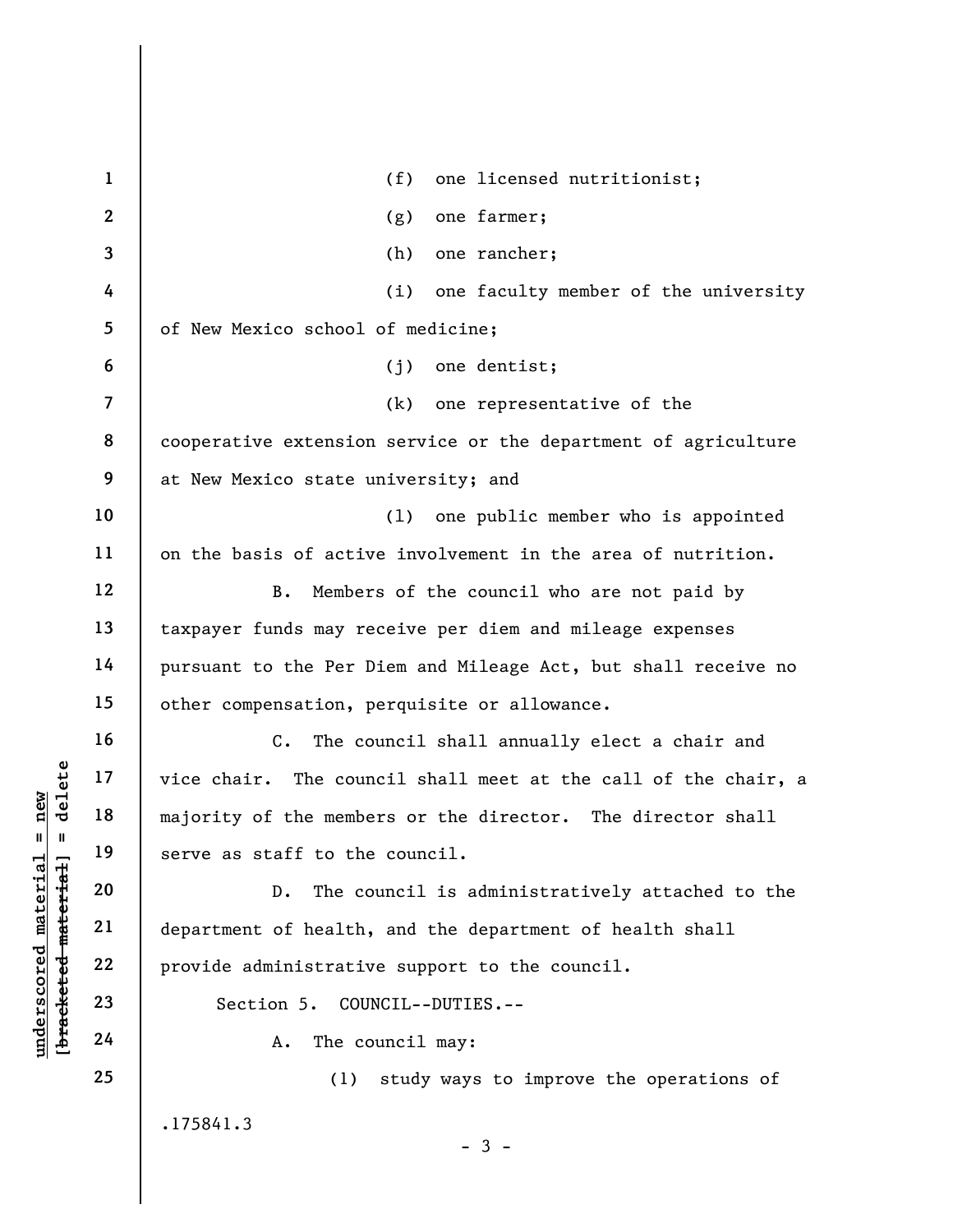**1 2 3 4 5 6 7 8 9 10 11 12 13 14 15 16 17 18 19 20 21 22 23 24 25**  .175841.3  $- 4$ state government relating to nutrition programs and to the provision of nutrition services to the residents of the state; (2) recommend courses of instruction and practical training for employees of departments and other persons involved in the administration of state nutrition programs with the objective of improving the operations and efficiency of the administration; (3) develop nutrition education programs for food stamp recipients; (4) in consultation with nutrition experts and the appropriate state agencies, recommend nutrition programs, public education programs and campaigns on health, nutrition and ideal weight maintenance for all state institutions and public schools, colleges and universities; (5) consult with the university of New Mexico school of medicine to ensure that its nutrition curricula train medical students in basic nutrition and how to prevent and treat nutritional diseases; (6) recommend the development and implementation of nutrition and food safety programs to ensure the nutritional health of New Mexico residents and the safety of their food; (7) advise the appropriate departments, including the office of the attorney general, on areas of concern such as:

 $b$ racketed material] = delete **[bracketed material] = delete** inderscored material = new **underscored material = new**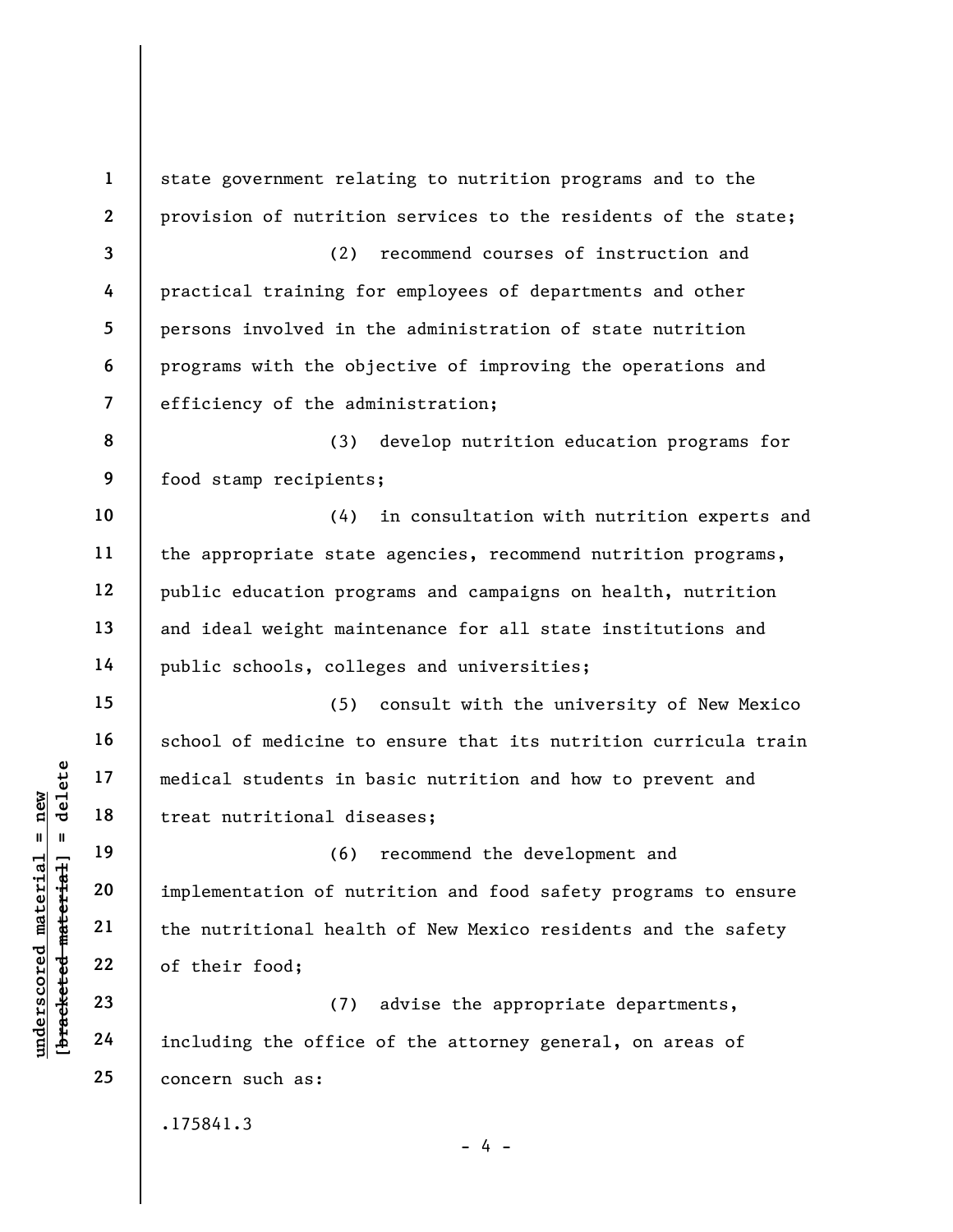| $\mathbf{1}$            | the effect of artificial<br>(a)                                 |
|-------------------------|-----------------------------------------------------------------|
| $\boldsymbol{2}$        | ingredients, genetically modified organisms and food additives, |
| 3                       | specifically carcinogens and neurotoxins, on the health of all  |
| 4                       | New Mexicans, particularly on pregnant women, neonates and      |
| 5                       | preschool-age children;                                         |
| 6                       | the incidence of diabetes on Indian<br>(b)                      |
| $\overline{\mathbf{z}}$ | pueblos and reservations;                                       |
| 8                       | the effects of food-induced<br>(c)                              |
| 9                       | hyperactivity and attention deficit disorders in children;      |
| 10                      | (d)<br>obesity in all age groups; and                           |
| 11                      | other areas deemed important by the<br>(e)                      |
| 12                      | count1;                                                         |
| 13                      | make recommendations on ways to improve<br>(8)                  |
| 14                      | nutrition in New Mexico;                                        |
| 15                      | assist the appropriate agencies in<br>(9)                       |
| 16                      | developing educational materials on nutrition and on toxic or   |
| 17                      | potentially toxic additives to foods and processes that result  |
| 18                      | in food toxicity;                                               |
| 19                      | (10) through the public education department,                   |
| 20                      | advise public school districts on the development of nutrition  |
| 21                      | courses that are grade specific and that use texts in the field |
| 22                      | of nutrition, preventive cardiology, preventive oncology and    |
| 23                      | preventive toxicology for New Mexico secondary school students; |
| 24                      | develop a nutrition questionnaire to be<br>(11)                 |
| 25                      | sent to students in New Mexico that will be used to build a     |
|                         | .175841.3                                                       |
|                         | $-5 -$                                                          |
|                         |                                                                 |

**underscored material = new [bracketed material] = delete**

[bracketed material] = delete  $underscored material = new$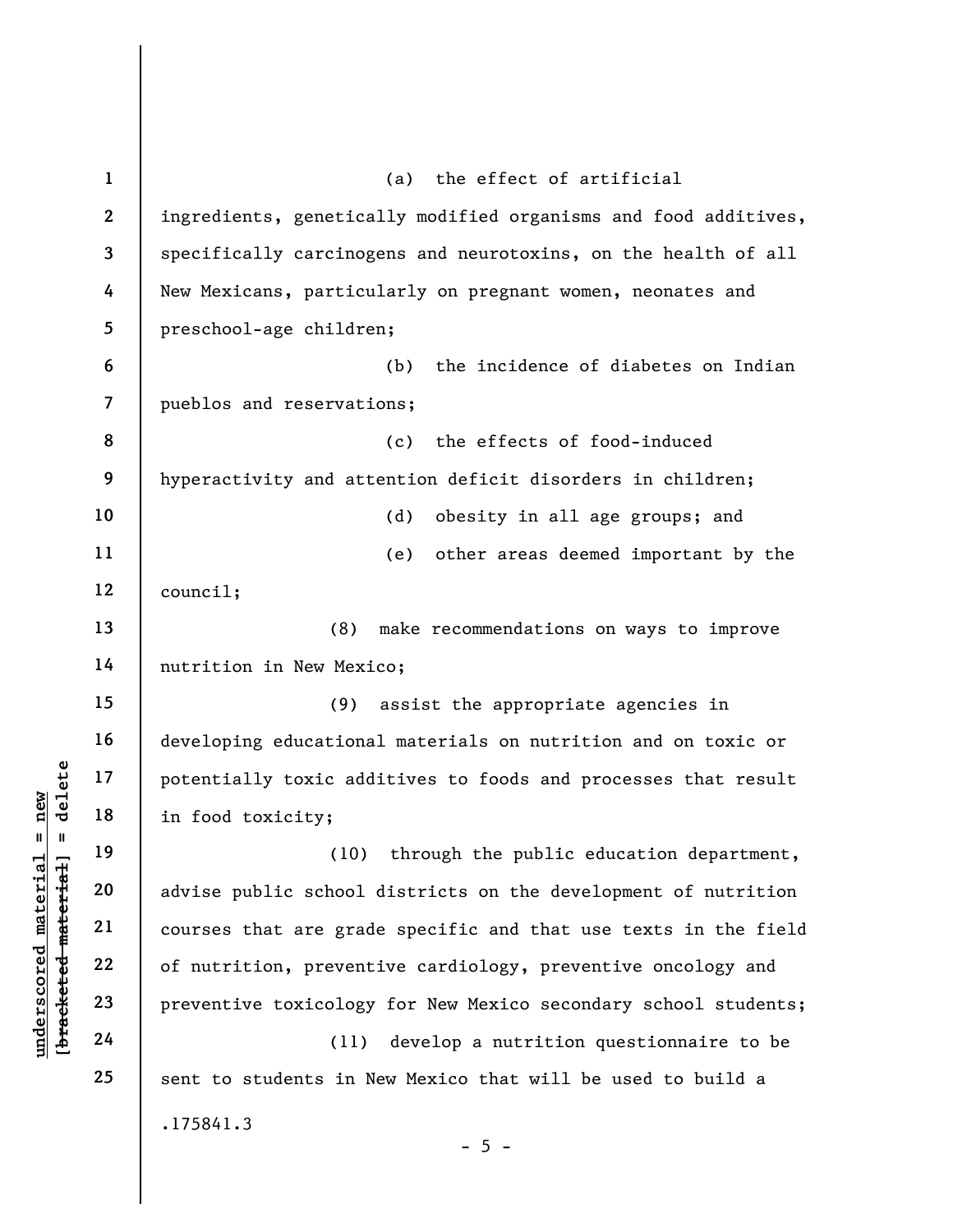**1 2 3 4 5 6 7 8 9 10 11 12 13 14 15 16 17 18 19 20 21 22 23 24 25**  .175841.3 statewide nutrition database; and (12) review the quality of public school lunch programs and make a recommendation to the secretary of public education to improve the sources of food for the school lunch program. B. The council may hire a director and such other employees as are necessary to carry out the provisions of the Nutrition Council Act. Section 6. DIRECTOR OF COUNCIL--DUTIES.-- A. The director shall, at the direction of the council: (1) review and report on state agency efforts to improve nutrition and food safety; and (2) serve as a liaison with other state agencies, including the department of health, the children, youth and families department and the public education department, in recommending the development and implementation of nutrition and food safety programs. B. The director shall recommend to the council a list of foods, food additives, artificial ingredients, genetically modified organisms or food processes that the council should consider to determine if additional labeling should be required because of carcinogens, neurotoxins or other deleterious compounds. If the council determines additional labeling should be required, it shall recommend the appropriate

 $$ **[bracketed material] = delete** inderscored material = new **underscored material = new**

 $- 6 -$